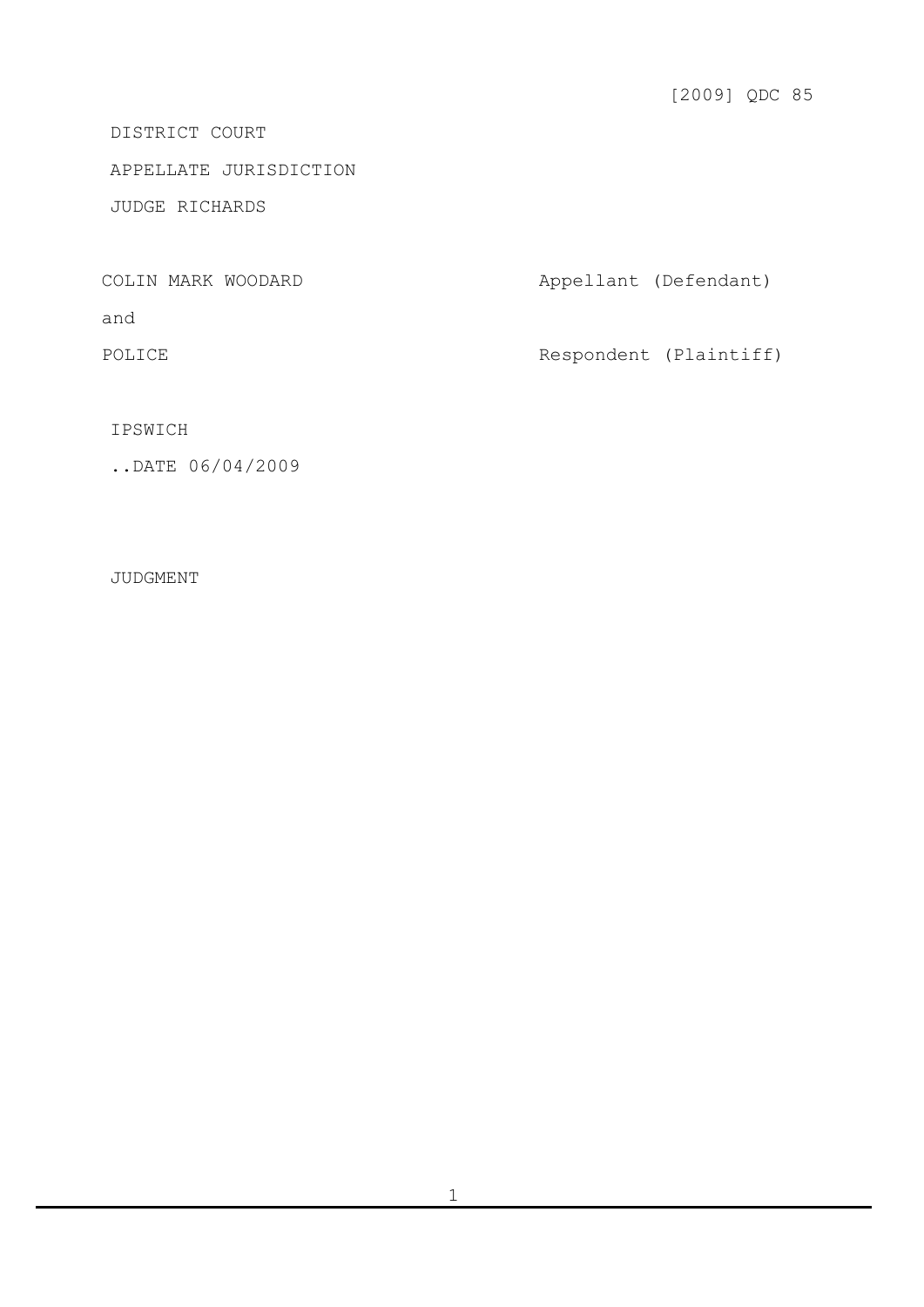HER HONOUR: This is an appeal from a sentence imposed in the Magistrates Court at Gatton on the 14th of October 2008, wherein the appellant was convicted of five counts of stealing and two counts of possession of tainted property.

**10** The learned Magistrate ordered that the appellant be subject to an 18 month probation order and convictions were recorded. The appellant was 45 years of age at the time of the offence and the sentence, and he has a New South Wales criminal history, although it is very old.

MR HARRISON: Your Honour, I hate to interrupt, that-----

HER HONOUR: That's wrong.

**30** MR HARRISON: -----New South Wales criminal history is not correct as we understand.

**40 50** HER HONOUR: Yes. He has a - sorry, I'll correct that. He has a criminal history in Queensland dating back to 1980-1981 for dishonesty offences. But, because of their age and his age at the time of the offending, they were not taken into account on sentence, and that was appropriate. The offences, themselves, relate to the theft of various items from the Plainlands Hardware Store, together with the theft of petrol from the BP College View, and the possession of two motor cycles reasonably suspected of being tainted property.

**20**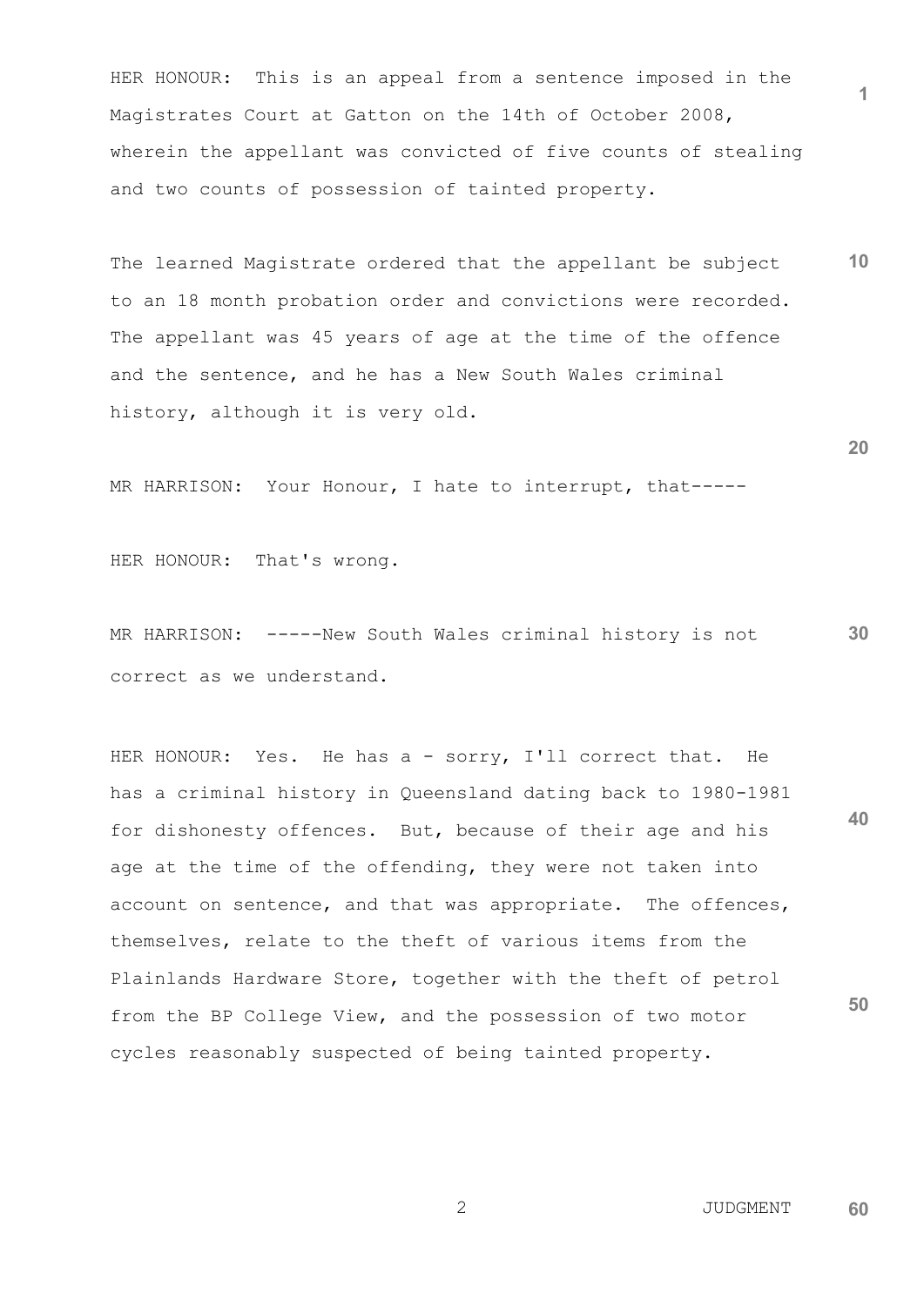The appellant represented himself at this appeal and indicated that during this period of time, that is from June 2008 to July 2008, he was suffering from depression, and a report was handed up to the Magistrate in relation to treatment he'd received for that depression. And, it seems from the report, that he'd been suffering from ongoing depression since about August of 2004 and had been taking medication - initially Zoloft, but that, apparently, was not helping, and then from March 2008, Efexor, but this was still not helping. And he was still suffering from depression, anger, memory loss, headaches, poor concentration and he was referred to a psychiatrist, and at the time of the sentence, was receiving psychiatric treatment for his condition.

At the time of sentence, the appellant was working as a motor dealer having his own car yard called Lockyer Valley Motors, where he would sell second hand cars. To sell second hand cars, he needs a motor dealers' licence, and to have that licence, he is not able to have a conviction recorded against his name for offences of dishonesty that attract a head sentence of three years or more.

Unfortunately, he did not make the learned Magistrate aware of this problem. Although he may have done, had the Magistrate thought to ask him about whether a conviction should or should not be recorded or, at least about whether he wanted to make any submissions about that. The learned Magistrate doesn't seem, in his judgment, to have considered the provisions of section 12, and therefore, did not ask for any submissions on

**10**

**1**

**20**

**40**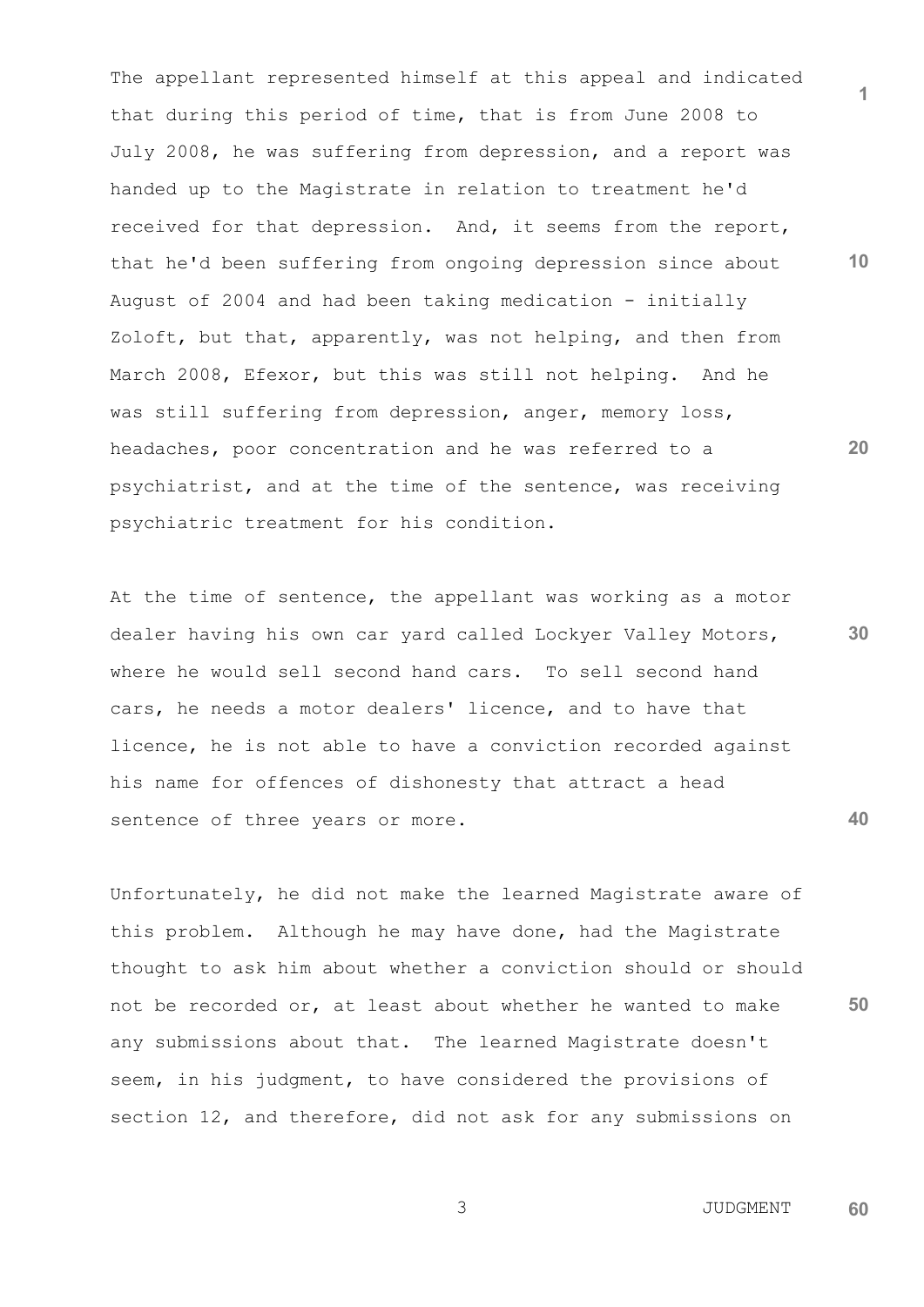the subject and submissions were not made. In my view, that does amount to an error of law, and then it follows that it falls to me to sentence Mr Woodard afresh.

**10** Given the fact that he was suffering from depression at the time of the offences, and that that seems to have affected his ability to concentrate and his memory, and that much was said during the sentencing submissions, that, despite his age, the sentence of probation was appropriate.

However, given the fact that his employment of 20 years has effectively been terminated by the recording of convictions, it's my view that the recording of convictions were too harsh a penalty, and that it was not appropriate to record the convictions.

I'm now told that the affect of the recording of convictions is that this appellant is verging on the brink of bankruptcy, so the appeal's allowed. The sentence is set aside to the extent that no convictions are recorded, otherwise the sentence will remain.

You're seeking a costs order?

MR HARRISON: I am, your Honour.

HER HONOUR: Yes. Anything you want to say about that?

MS CHRISTOPHERSON: Your Honour, could I-----

 4 JUDGMENT **60**

**30**

**40**

**20**

**1**